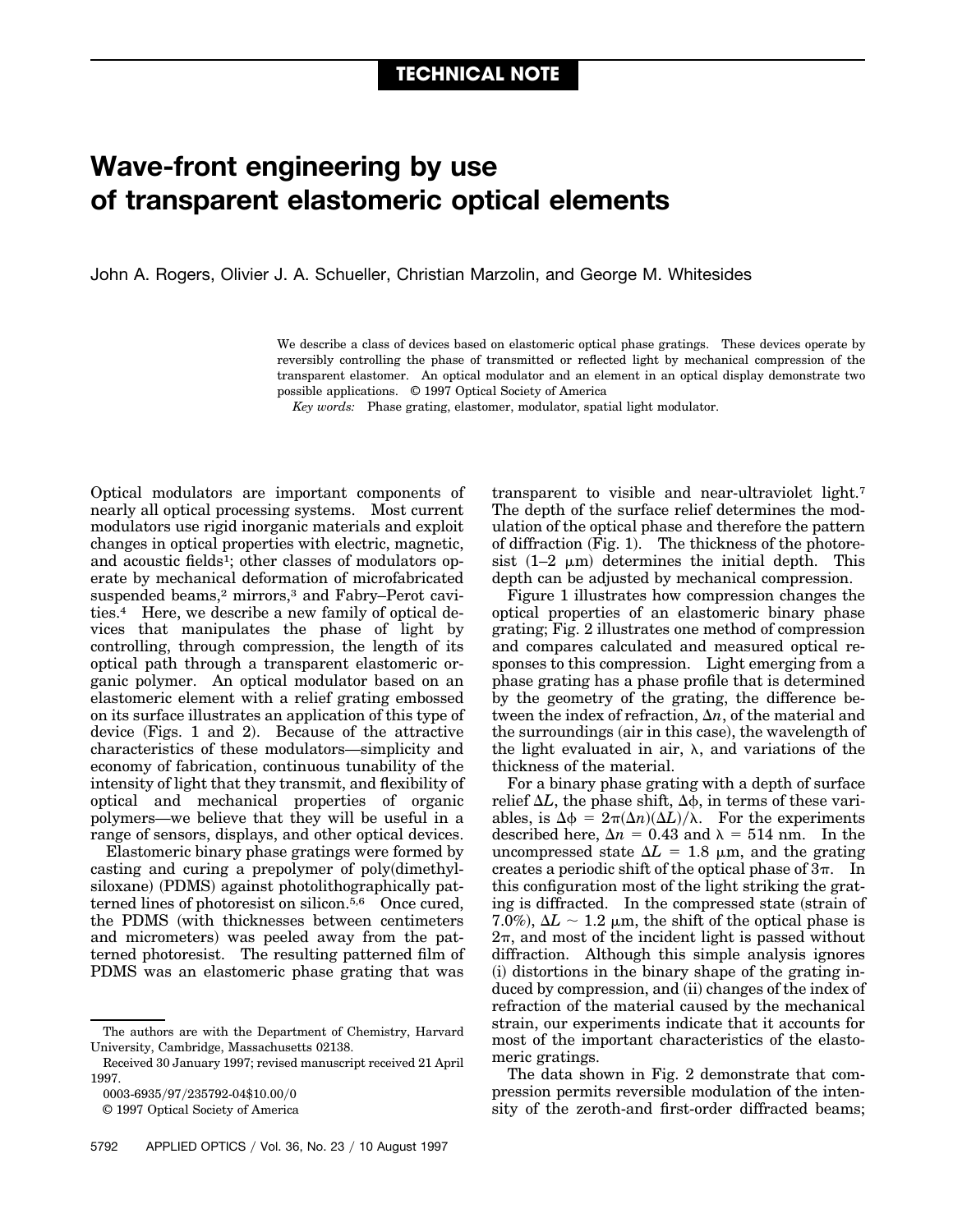

Fig. 1. Finite-element analysis of the mechanical response of a surface-relief grating to compression and schematic illustration of the influence of this mechanical response on the phase of light passing through the compressed element. The finite-element results illustrated here were obtained by use of the plane strain approximation. The Poisson ratio was 0.45.

modulation of the zeroth-order beam was in excess of 17 dB. For the PDMS elastomer, the pressure required to switch the grating from the diffracting to the transmitting state was of the order of 0.2–0.5 MPa.

Elastomeric phase gratings can be used for spatial light modulation; local compression of a thin grating that diffracts light out of the zeroth order in its uncompressed state allows light to pass at the point of compression. To demonstrate the response of a grating to localized compression, we fabricated a thin  $(-10-100\text{-}\mu\text{m})$  grating that efficiently diffracts light out of the zeroth order by adjusting the depth of the surface relief to give a phase shift equal to an odd multiple of  $\pi$  (Fig. 1). For green light (wavelength of 514 nm! passing through a grating made of PDMS  $(index of refraction of 1.43)$  and surrounded by air, the appropriate depths are odd multiples of  $\sim600$  nm.

Adjustment of the speed of rotation used in application for spincoating the photoresist permitted the formation of gratings with depths of surface relief equal to 1.8  $\mu$ m (=3  $\times$  600 nm). In their uncompressed state, these gratings diffracted  $\sim$ 98% of the incident light out of the zeroth-order beam; with a compressive strain of  $\sim 7\%$ ,  $\sim 70-80\%$  of the light appeared in the zeroth-order beam  $(Fig. 2)$ . When light passed through such a grating and the grating was compressed locally, bright and dark images of the compressed region appeared in the dark field of the zeroth-order beam and in the bright field of the first-order beams, respectively. Figure  $3(a)$  illustrates the reversible formation of a spot at three dif-



Fig. 2. Measured and calculated optical response of a binary elastomeric phase grating to mechanical compression. Pressure applied to two transparent rigid plates compresses the grating and decreases its relief. The intensities of the zeroth- and first-order diffracted beams measured as a function of compressive strain appear in the two frames at the bottom of the figure. The data ~collected during compression and release and illustrated by circles and squares, respectively) illustrate modulation of the intensity of the zeroth-order diffracted light by  $\sim$ 17 dB. The calculations, which were performed with the assumption of a binary surface relief and a linear relation between the phase and the strain, are consistent with the data. Error bars are of the order of the size of the symbols.

ferent spatial locations by compression with a curved piece of glass. Figure  $3(b)$  shows a bright image of a diamond shape that appeared in the field of the zeroth-order beam when a transparent stamp shaped like the diamond compressed the grating.

Figure 3 also illustrates the ability of elastomeric phase gratings to form complex optical images and indicates possible applications as spatial light modulators (SLM's). A SLM requires a programmable and easily reconfigurable means for compressing the grating. Figure 4 illustrates a design for a modulator that consists of a thin  $(3-5-\mu m)$  elastomeric binary phase grating placed between two transparent conducting plates; voltage applied to the plates compresses the grating and modulates light passing through the de-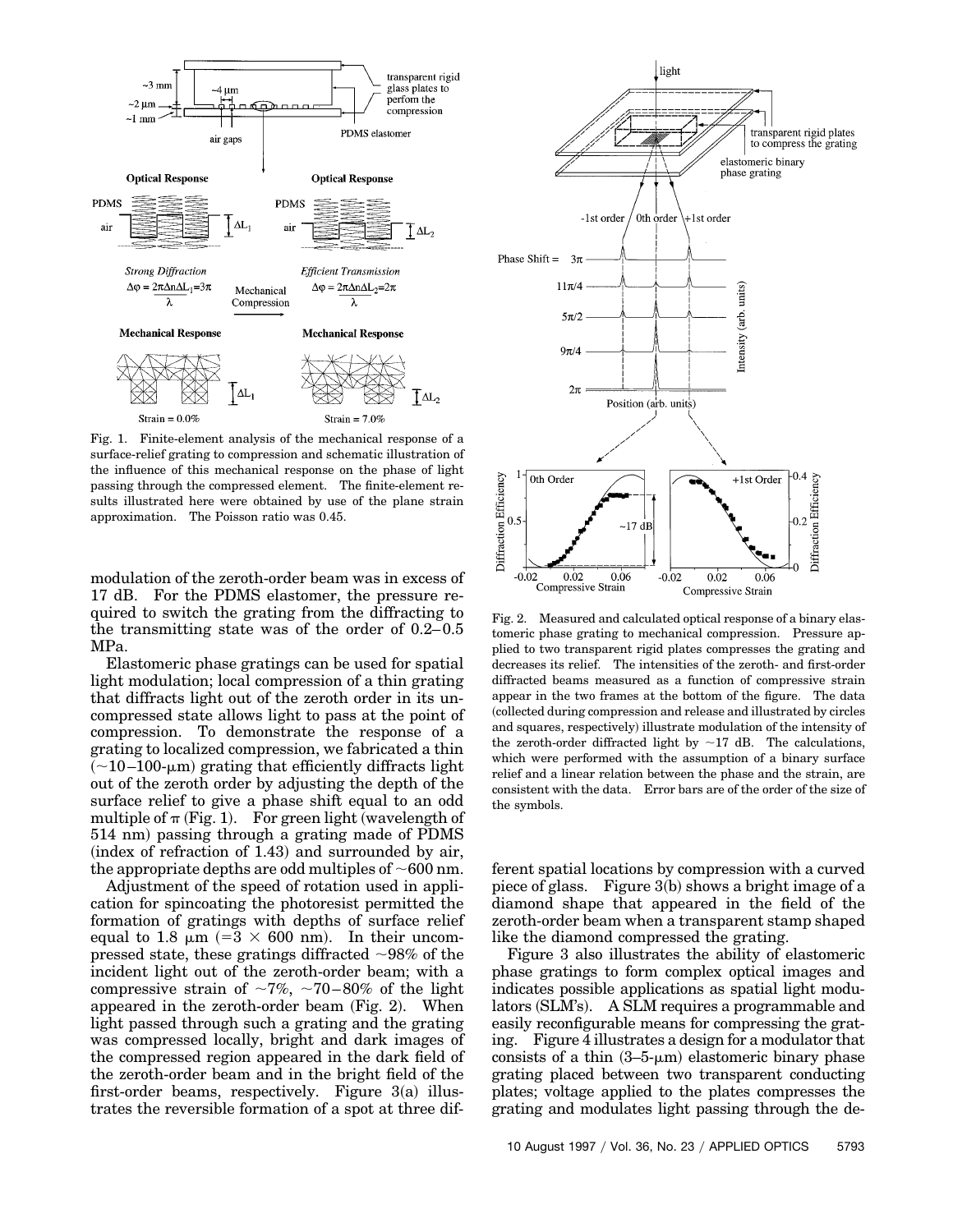

Fig. 3. Schematic illustration and photographic images showing the effects of localized compression of an elastomeric phase grating. Monochromatic collimated laser light passes through an elastomeric grating that efficiently diffracts light out of the zeroth order in its uncompressed state. When the grating was locally compressed with a piece of curved glass, bright spots appeared in the field of the zeroth order beam and dark spots appeared in the first-order beams. As the location of the compression changed, so did the positions of the bright and dark spots. (b) Schematic illustration and photographic images showing how an elastomeric phase grating might be used for spatial light modulation. Compression of an elastomeric grating that efficiently diffracts light out of the zeroth order in its uncompressed state creates a bright image in the field of the zeroth-order beam. The shape of this image mirrors that of the compression. The frame on the left-hand side shows a photograph of the zeroth-order beam when there is no compression. The frames in the center and the right-hand side show photographs when there is nonuniform and uniform compression, respectively, applied with a transparent stamp having a diamond shape. (The original photographs contained a patterned background that was subtracted from the images shown here.)



Fig. 4. Schematic illustration and data showing the design and performance of a simple modulator that uses a thin elastomeric phase grating placed between two transparent conducting plates consisting of a thin layer of indium tin oxide  $(ITO)$  on a glass substrate. Data collected during compression and release are illustrated by circles and squares, respectively. The error bars are of the order of the size of the symbols. Modulators that operate in reflection can be constructed by replacement of one of the transparent conducting plates with a reflective one.

vice. The amount of light passing through the grating undiffracted is proportional to the applied voltage. Modulators with this design show a depth of modulation of  $>15$  dB when  $\sim$ 100 V is used to charge the plates. Depths of modulation remained greater than 12 dB for driving frequencies up to 1 kHz.

The modulators have long lifetimes; we observed no degradation in the performance of these devices during tests that involved more than 10 million cycles of compression. A SLM or display based on an array of these modulators would be constructed such that diffracted orders other than the zeroth would be blocked by the aperture of the display element or the detector.

The optical modulators described in this report provide an alternative to conventional technologies and they have many desirable characteristics: they involve a small number of parts and are easily fabricated; they demonstrate depths of modulation  $>15$  dB; they can be electrostatically actuated with  $\sim$ 100 V; they can take advantage of the wide range